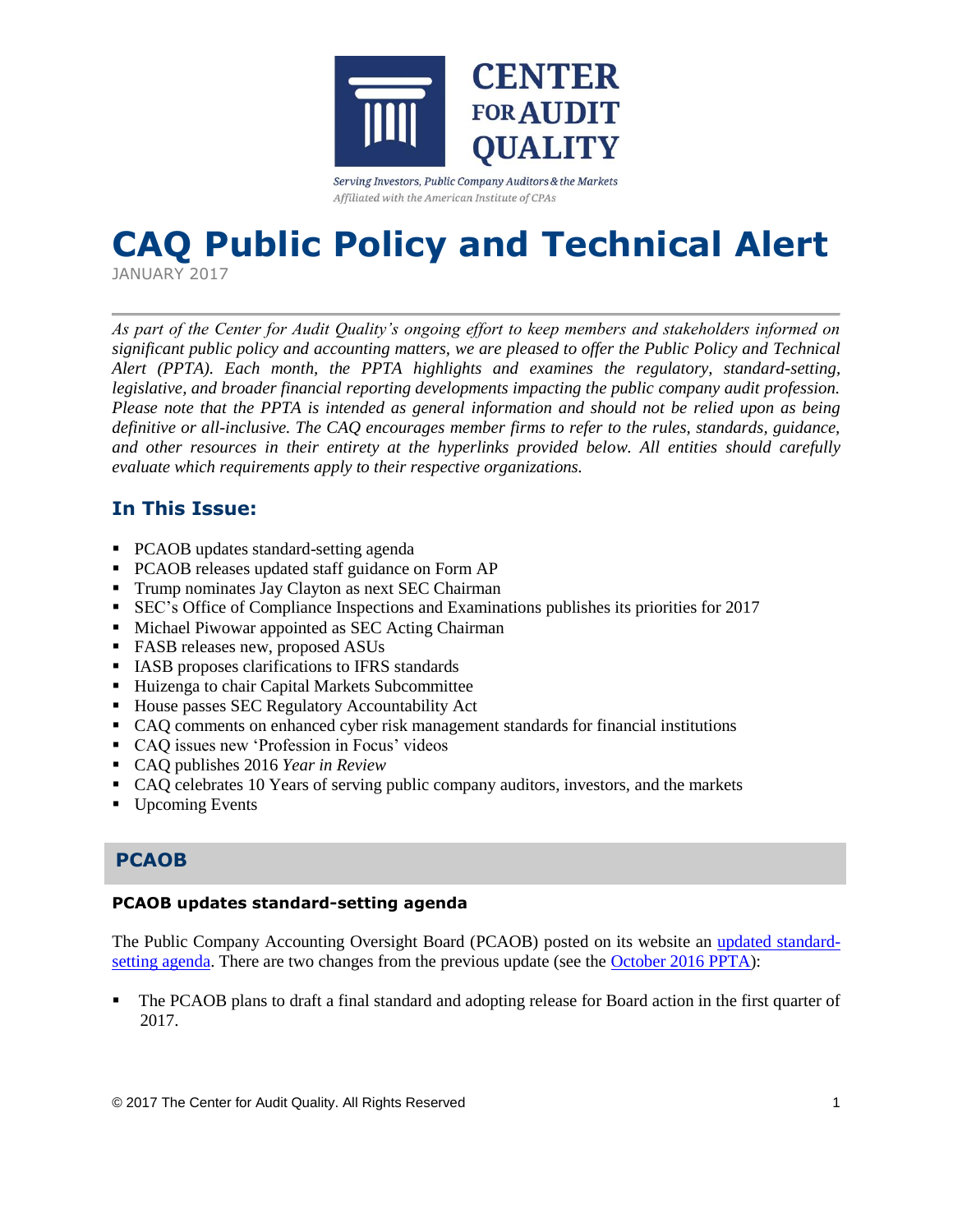The PCAOB now plans to issue proposed standards on "Auditing Accounting Estimates, Including Fair Value Measurements" and "The Auditor's Use of the Work of Specialists" in the second quarter of 2017.

# **PCAOB releases updated staff guidance on Form AP**

The PCAOB on January 26 issued updated [staff guidance](http://caq.informz.net/z/cjUucD9taT02MjQ1OTg0JnA9MSZ1PTEwNzgwNzMxNTkmbGk9NDA3MzI2MjQ/index.html) "Form AP*, Auditor Reporting of Certain Audit Participants* and Related Voluntary Audit Report Disclosure Under AS 3101, *Reports on Audited Financial Statements*." Under the guidance, the engagement partner must report his or her name consistently on all Forms AP unless the partner has changed his or her name. The firm also is required to disclose the Partner ID, a unique, 10-digit identifier that will be assigned by the firm to each partner who serves as an engagement partner on public company audits.

# **SEC**

## **Trump nominates Jay Clayton as next SEC Chairman**

President-elect Donald Trump on January 4 [announced](https://greatagain.gov/sec-a8dde99d867d#.rzn2kaeu9) that Jay Clayton is his nominee for chairman of the Securities and Exchange Commission (SEC).

Clayton, currently a Partner at Sullivan & Cromwell LLP, advises on public and private mergers and acquisitions transactions, capital markets offerings, regulatory and enforcement proceedings, and cybersecurity. In addition to numerous awards recognizing him as one of the top corporate lawyers in America, Clayton has also authored multiple publications on regulatory law, and has been an adjunct professor at the University of Pennsylvania School of Law. Clayton received a B.S. in engineering from the University of Pennsylvania in 1988 and a B.A. in economics from the University of Cambridge in 1990. He received his J.D. from the University of Pennsylvania School of Law in 1993.

"Jay Clayton is a highly talented expert on many aspects of financial and regulatory law, and he will ensure our financial institutions can thrive and create jobs while playing by the rules at the same time," Trump said. "We need to undo many regulations which have stifled investment in American businesses, and restore oversight of the financial industry in a way that does not harm American workers."

The Senate Banking Committee has yet to schedule a confirmation hearing.

# **SEC's Office of Compliance Inspections and Examinations publishes its priorities for 2017**

On January 12, the [Office of Compliance Inspections and Examinations \(OCIE\) released priorities for](https://www.sec.gov/about/offices/ocie/national-examination-program-priorities-2017.pdf)  [2017.](https://www.sec.gov/about/offices/ocie/national-examination-program-priorities-2017.pdf) These priorities focus on electronic investment advice, money market funds, and financial exploitation of senior investors. In addition, the priorities "reflect a continuing focus on protecting retail investors, including individuals investing for their retirement, and assessing market-wide risks."

These focus of these priorities is to reflect certain practices, products, and services that OCIE perceives to present potentially heightened risk to investors and/or the integrity of the U.S. capital markets.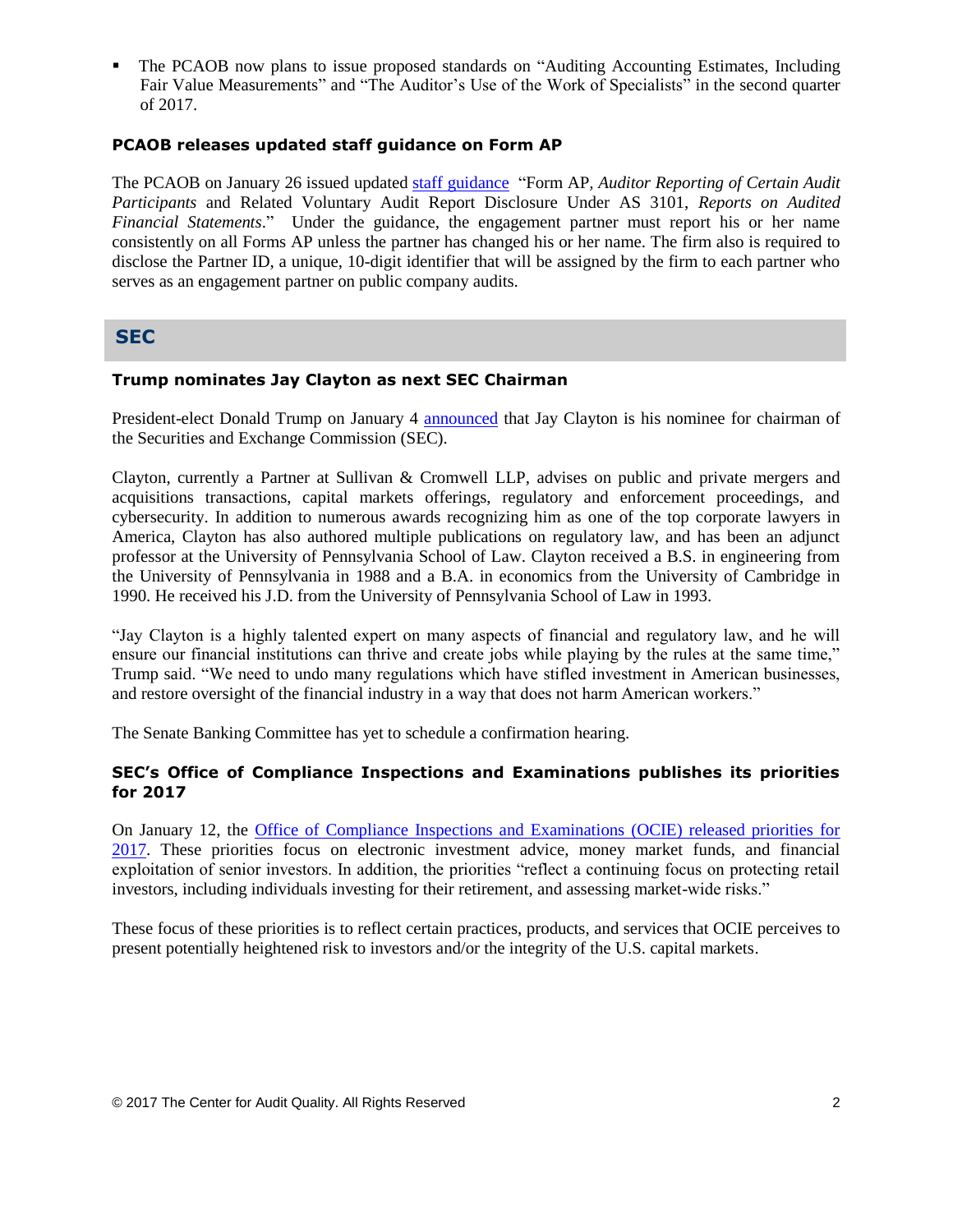# **Michael Piwowar appointed as SEC Acting Chairman**

Michael S. Piwowar was [designated Acting Chairman of the](https://www.sec.gov/about/commissioner/piwowar.htm) SEC by President Donald Trump on January 23, 2017. Dr. Piwowar was first appointed to the Commission by President Barack Obama and was sworn in on August 15, 2013.

Previously, Dr. Piwowar was the Republican chief economist for the U.S. Senate Committee on Banking, Housing, and Urban Affairs. He was the lead Republican economist on the four SEC-related titles of the Dodd-Frank Act and the JOBS Act. Dr. Piwowar also worked on a number of important SEC-related oversight issues under the jurisdiction of the Committee, such as securities, over-the-counter derivatives, investor protection, market structure, and capital formation.

# **FASB**

# **FASB releases new, proposed ASUs**

In January, the Financial Accounting Standards Board (FASB) issued four new and two proposed Accounting Standards Updates (ASUs):

ASU 2017-01, *[Business Combinations \(Topic 805\): Clarifying the Definition of a Business](http://fasb.org/jsp/FASB/Document_C/DocumentPage?cid=1176168739996&acceptedDisclaimer=true)*

Issued on January 5, this ASU clarifies the definition of a business and affects all companies and other reporting organizations that must determine whether they have acquired or sold a business. The amendments in the ASU provide a more robust framework to use in determining when a set of assets and activities is a business. Because the current definition of a business is interpreted broadly and can be difficult to apply, stakeholders indicated that analyzing transactions is inefficient and costly and that the definition does not permit the use of reasonable judgment. The amendments provide more consistency in applying the guidance, reduce the costs of application, and make the definition of a business more operable.

For public companies, the ASU is effective for annual periods beginning after December 15, 2017, including interim periods within those periods. For all other companies and organizations, the ASU is effective for annual periods beginning after December 15, 2018, and interim periods within annual periods beginning after December 15, 2019.

A *[FASB in Focus](http://www.fasb.org/cs/ContentServer?c=Document_C&pagename=FASB%2FDocument_C%2FDocumentPage&cid=1176168740295)* provides overview of the new guidance.

 ASU 2017-02, *Not-for-Profit Entities – [Consolidation \(Subtopic 958-810\)](http://www.fasb.org/jsp/FASB/Document_C/DocumentPage?cid=1176168759619&acceptedDisclaimer=true)*: *Clarifying When a Notfor-Profit Entity That Is a General Partner or a Limited Partner Should Consolidate a For-Profit Limited Partnership or Similar Entity.*

Issued on January 12, the amendments in the ASU clarify when a not-for-profit entity (NFP) that is a general partner or a limited partner should consolidate a for-profit limited partnership or similar legal entity once the amendments in ASU 2015-02, *Consolidation (Topic 810): Amendments to the Consolidation Analysis*, become effective.

The ASU is effective for NFPs for fiscal years beginning after December 15, 2016, and interim periods within fiscal years beginning after December 15, 2017. Early adoption is permitted, including adoption in an interim period.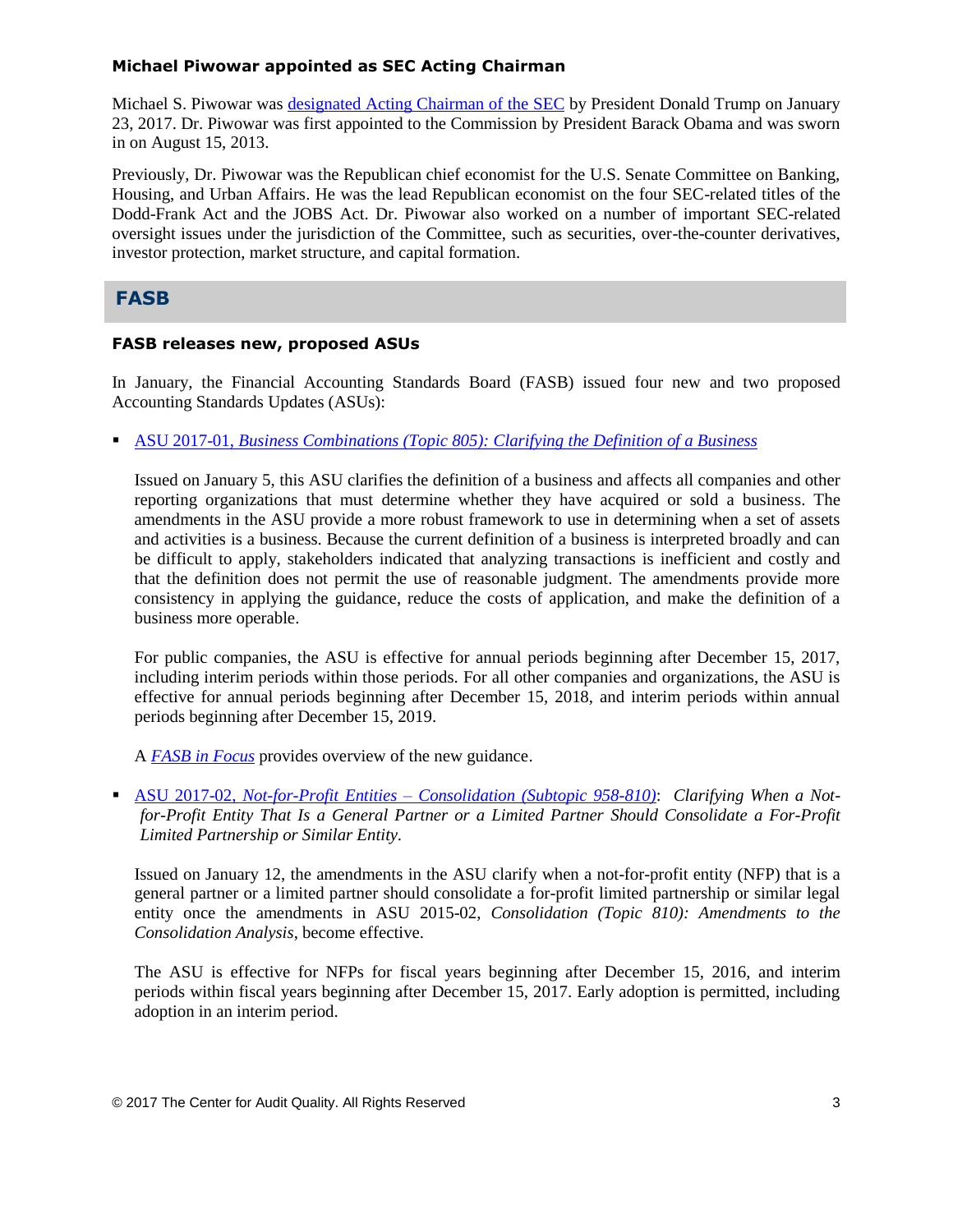ASU 2017-03, *[Accounting Changes and Error Corrections \(Topic 250\) and Investments –](http://fasb.org/jsp/FASB/Document_C/DocumentPage?cid=1176168773466&acceptedDisclaimer=true) Equity [Method and Joint Ventures \(Topic 323\)](http://fasb.org/jsp/FASB/Document_C/DocumentPage?cid=1176168773466&acceptedDisclaimer=true)*

Issued on January 24, the ASU includes amendments to SEC paragraphs pursuant to staff announcements at the September 22, 2016 and November 17, 2016 meetings of the FASB's Emerging Issues Task Force.

 ASU 2017-04, *Intangibles – [Goodwill and Other \(Topic 350\): Simplifying the Test for Goodwill](http://www.fasb.org/jsp/FASB/Document_C/DocumentPage?cid=1176168778106&acceptedDisclaimer=true)  [Impairment](http://www.fasb.org/jsp/FASB/Document_C/DocumentPage?cid=1176168778106&acceptedDisclaimer=true)*

Issued on January 26, the ASU eliminates Step 2 from the goodwill impairment test in order to simplify the subsequent measurement of goodwill. Instead, an entity should perform its annual, or interim, goodwill impairment test by comparing the fair value of a reporting unit with its carrying amount. An entity should recognize an impairment charge for the amount by which the carrying amount exceeds the reporting unit's fair value; however, the loss recognized should not exceed the total amount of goodwill allocated to that reporting unit.

A public business entity that is an SEC filer should adopt the amendments for its annual or any interim goodwill impairment tests in fiscal years beginning after December 15, 2019. A public business entity that is not an SEC filer should adopt the amendments for its annual or any interim goodwill impairment tests in fiscal years beginning after December 15, 2020. All other entities, including notfor-profit entities, that are adopting the amendments should do so for their annual or any interim goodwill impairment tests in fiscal years beginning after December 15, 2021. Early adoption is permitted for interim or annual goodwill impairment tests performed on testing dates after January 1, 2017.

 Proposed ASU, *[Inventory \(Topic 330\): Disclosure Framework –](http://fasb.org/jsp/FASB/Document_C/DocumentPage?cid=1176168748657&acceptedDisclaimer=true) Changes to the Disclosure [Requirements for Inventory](http://fasb.org/jsp/FASB/Document_C/DocumentPage?cid=1176168748657&acceptedDisclaimer=true)*

Issued on January 10, the proposed amendments would require additional disclosures regarding inventory for all reporting organizations. Companies and other organizations that report some or all of their inventory using the retail inventory method (RIM) also would be required to provide qualitative and quantitative disclosure of the critical assumptions used to measure that inventory. For companies and organizations applying the last-in, first-out (LIFO) method of measuring inventory, the proposed ASU includes disclosure of the excess of replacement cost or current cost over the LIFO inventory amount and the effect on net income of any LIFO liquidations. In addition, entities that are subject to disclosing segment information in Topic 280, *Segment Reporting*, would be required to disclose, in both annual and interim periods, inventory in total and by major component for each reportable segment to the extent that information is regularly provided to the chief operating decision maker. The proposed is part of the FASB's broader [disclosure framework project](http://www.fasb.org/cs/ContentServer?c=Page&pagename=FASB%2FPage%2FBridgePage&cid=1176163875549) to improve the effectiveness of disclosures in notes to financial statements by clearly communicating the information that is most important to users of a reporting organization's financial statements.

The deadline for submitting comments is March 13.

Proposed ASU, *Debt (Topic 470): Simplifying the Classification of Debt in a Classified Balance Sheet [\(Current Versus Noncurrent\)](http://fasb.org/jsp/FASB/Document_C/DocumentPage?cid=1176168748705&acceptedDisclaimer=true)*

Issued on January 10, the proposed amendments introduce a principle for determining whether a debt arrangement, or other instrument within the scope of the Proposed ASU, should be classified as a noncurrent liability as of the balance sheet date. Specifically, the proposal "would replace the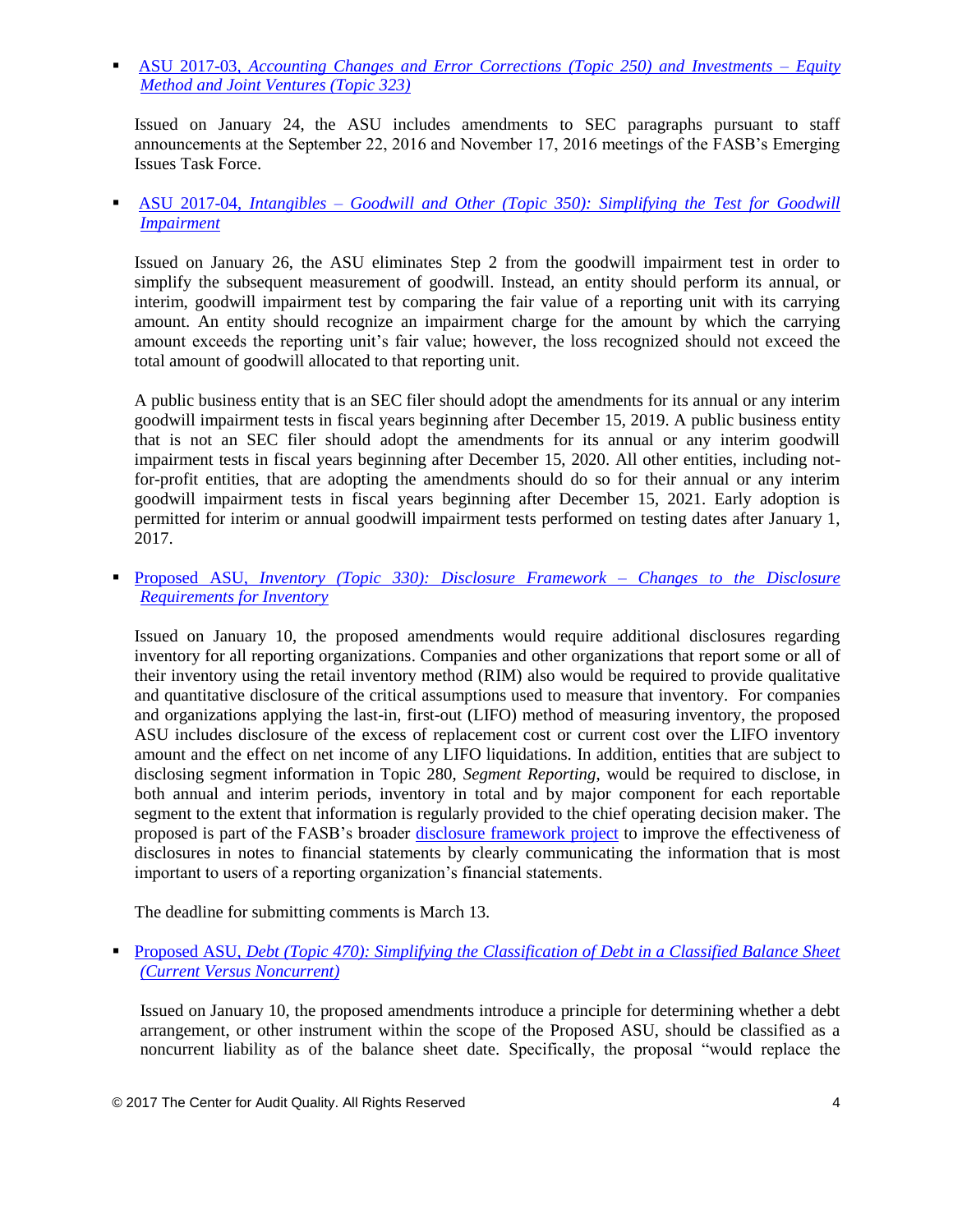existing, fact-specific guidance with an overarching, cohesive principle for debt classification that focuses on a borrower's contractual rights and obligations that exist as of the reporting date. The amendments in this proposed ASU would apply to all entities that enter into a debt arrangement.

The deadline for submitting comments is May 5.

# **International**

# **IASB proposes clarifications to IFRS standards**

The International Accounting Standards Board (IASB) on January 12 proposed amendments to three International Financial Reporting Standards (IFRS) as part of its annual improvements process. The [exposure draft](http://www.ifrs.org/Current-Projects/IASB-Projects/Annual-Improvements/Documents/ED-Annual-Improvements-2015-2017.pdf) contains proposed amendments to:

- IAS 12, *Income Taxes* to clarify that an entity should account for all income tax consequences of dividends in the same way, regardless of how the tax arises;
- IAS 23, *Borrowing Costs* to clarify which borrowing costs are eligible for capitalization as part of the cost of an asset in particular circumstances; and
- IAS 28, *Investments in Associates and Joint Ventures* to clarify that an entity should apply IFRS 9, *Financial Instruments*, to long-term interests in an associate or joint venture to which it does not apply the equity method.

The deadline for submitting comments is April 12.

# **U.S. Congress**

# **Huizenga to chair Capital Markets Subcommittee**

House Financial Services Committee Chairman Jeb Hensarling (R-Texas) on January 6 [announced](http://financialservices.house.gov/news/documentsingle.aspx?DocumentID=401336) that Rep. Bill Huizenga (R-Mich.) will chair the Subcommittee on Capital Markets, Securities and Investment during the 115<sup>th</sup> Congress. The subcommittee has jurisdiction over legislation in the House pertaining to the SEC and all matters related to capital markets activities including the PCAOB and FASB. In a [statement,](http://huizenga.house.gov/news/documentsingle.aspx?DocumentID=398375) Huizenga said his goal as subcommittee chair will be "to use free market principles to enact substantive yet commonsense reforms that will increase efficiency within the financial system, ensure proper liquidity in the markets, and strengthen market structure."

## **House passes SEC Regulatory Accountability Act**

The House of Representatives on January 12 passed [H.R. 78,](https://www.congress.gov/bill/115th-congress/house-bill/78) the SEC Regulatory Accountability Act, on a 243-184 vote. The bill, which was introduced by Rep. Ann Wagner (R-Mo.) on January 3, would amend the Securities Exchange Act of 1934 to direct the SEC to:

- Before issuing a regulation under the securities laws, identify the nature and source of the problem that the proposed regulation is designed to address;
- Adopt a regulation only upon a reasoned determination that its benefits justify its costs; including consideration of the regulation's impact on investor choice, market liquidity, and small businesses;
- Identify and assess available alternatives to any regulation;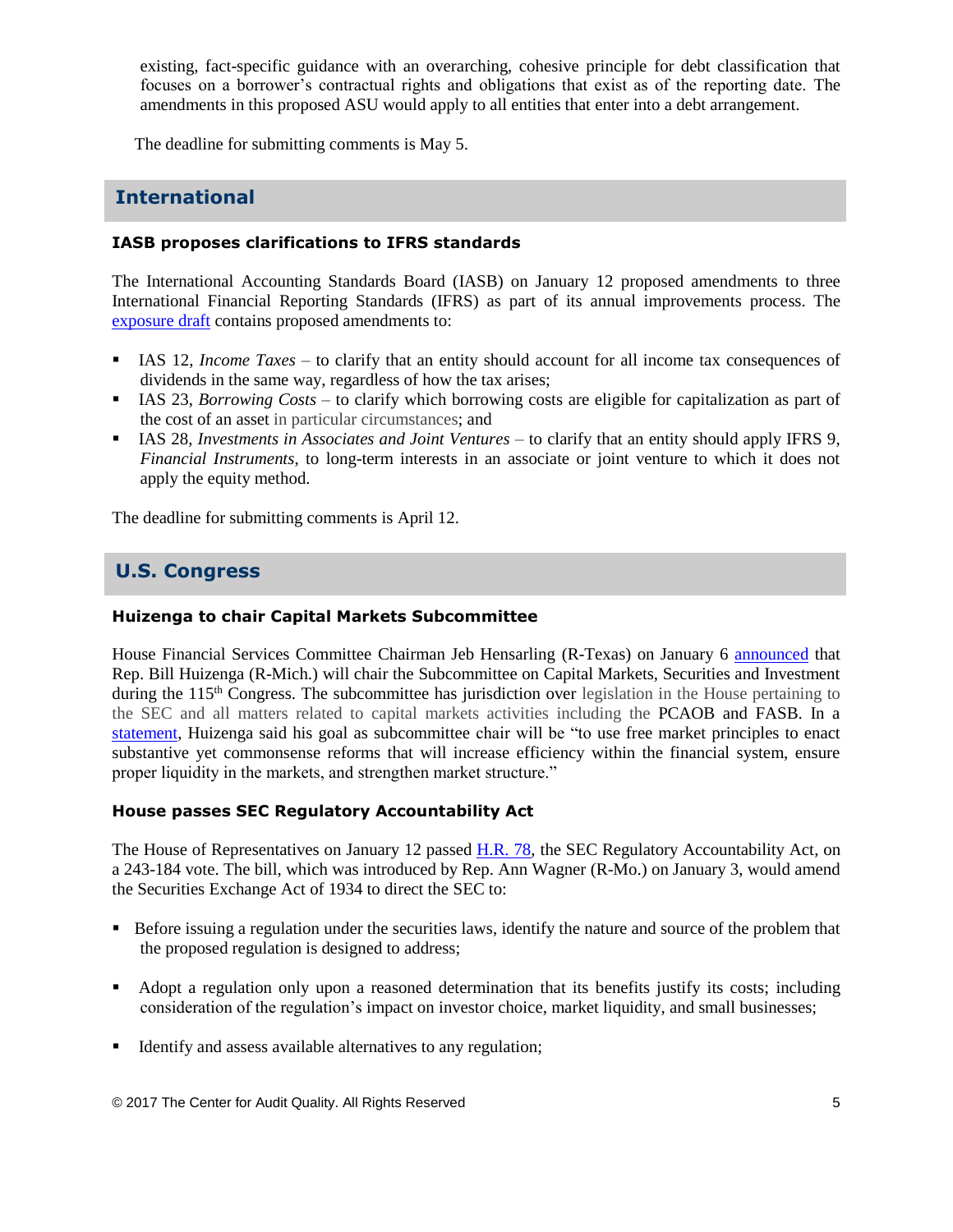- Ensure that any regulation is accessible, consistent, written in plain language, and easy to understand;
- Periodically review existing regulations to determine if they are outmoded, ineffective, insufficient, or excessively burdensome; and in accordance with such review, modify, streamline, expand, or repeal them; and
- When adopting or amending a rule that is "major" (in terms of economic impact), state in the adopting release: (1) the regulation's purposes and intended consequences, (2) metrics for measuring the regulation's economic impact, (3) the assessment plan to be used to assess whether the regulation has achieved its stated purposes, and (4) any foreseeable unintended or negative consequences of the regulation.

The bill has been referred to the Senate Banking Committee.

# **CAQ Updates**

# **CAQ comments on enhanced cyber risk management standards for financial institutions**

The Center for Audit Quality (CAQ) on January 17 provided auditing profession views on cybersecurity to the Board of Governors of the Federal Reserve System, the Office of the Comptroller of the Currency, and the Federal Deposit Insurance Corporation. The [letter](http://www.thecaq.org/federal-reserve-occ-fdic-enhanced-cyber-risk-management-standards-joint-advance-notice-proposed) responds to an advance notice of proposed rulemaking from those agencies regarding enhanced cyber risk management standards for large interconnected entities under their supervision and those entities' service providers. The CAQ offers perspective on cyber risk governance, cybersecurity resources and expertise, the compliance environment, and the value of a principles-based approach to regulation of cybersecurity risk management.

# **CAQ issues new 'Profession in Focus' videos**

The CAQ issued two new episodes of its online video series, *Profession in Focus*:

- [Episode 38](https://www.youtube.com/watch?v=4d-4EQ2ZqA4&feature=youtu.be) features Karen N. Horn, Senior Managing Director at Brock Capital Group and Chair of the National Association of Corporate Directors' (NACD) Board of Directors. Horn discusses the importance of long-term value creation and why boardroom diversity is "not just a niche issue anymore."
- [Episode 39](https://www.youtube.com/watch?v=2HtP1t5r08g) features Kenneth Daly, Chief Executive Officer of the NACD. Daly, who in September 2016 announced he would retire at the end of January 2017, reflects on his proudest accomplishments, the top issues facing today's corporate directors, and the evolution of financial reporting and corporate governance.

## **CAQ publishes 2016** *Year in Review*

The CAQ has published its 2016 *[Year in Review](http://www.thecaq.org/caq-year-review-2016)*, which covers the CAQ's key activities and accomplishments in support of public company audit quality. Among other topics, the *Year in Review* highlights the CAQ's work to help public company auditors improve their effectiveness, its support for independent research, its collaborative efforts around fighting financial reporting fraud and working with audit committees, and its engagement with regulators on many key issues, including audit quality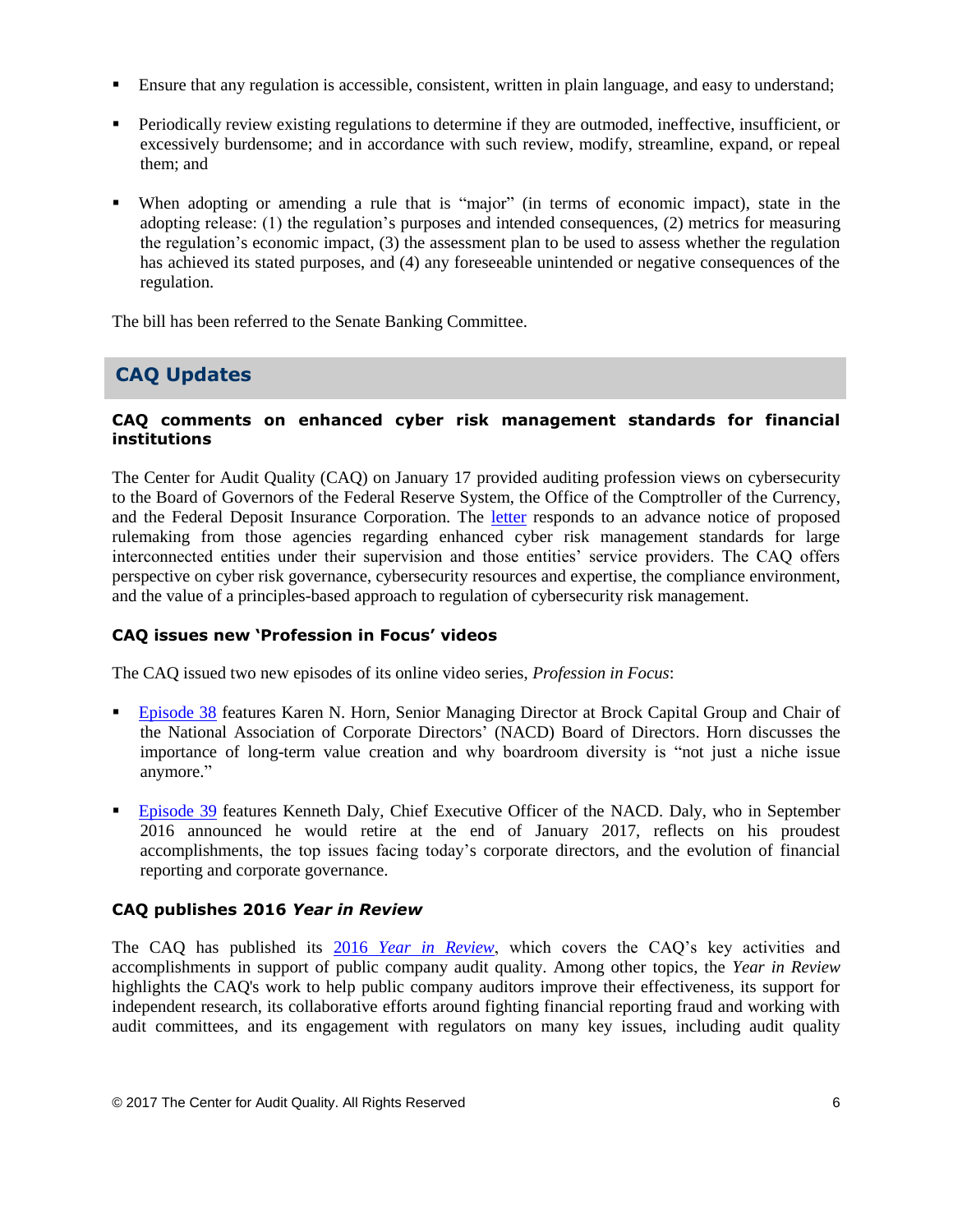indicators, effective disclosure, and the auditor's reporting model. To request a hard copy of the report, please contact Cherissa Cruz at [ccruz@thecaq.org.](mailto:ccruz@thecaq.org)

## **CAQ celebrates 10 years of serving public company auditors, investors, and the markets**

Public company auditors, current and former policymakers, and representatives from stakeholder groups throughout accounting and financial reporting gathered in Washington, DC on January 30 to mark the 10th anniversary of the CAQ's [formation](http://www.thecaq.org/center-audit-quality-formed-foster-confidence-capital-markets-time-growing-globalization-and) in January 2007.

"The story of the CAQ is really about a profession: public company auditing," said CAQ Executive Director Cindy Fornelli in [remarks to open the event.](http://thecaq.org/welcome-remarks-commemorating-10-years-caq) "And the underlying story of that profession is that it is a force for good that greatly benefits our capital markets, our economy, and investors."

At the event, participants focused on 10 key values that characterize and define both public company auditing and the work of the CAQ: advocacy, celebration, collaboration, connection, evolution, independence, innovation, objectivity, skepticism, and transparency. For more on the event, including policymaker and stakeholder comments, please see [this January 31 item from](http://www.accountingtoday.com/news/caq-celebrates-10th-anniversary-with-accounting-all-stars-in-washington) *Accounting Today*.

# **Upcoming Events**

**February 20-24** IASB Board Meeting, London, UK [\(Link\)](http://www.ifrs.org/Meetings/Pages/IASB-Meeting-February-2017.aspx)

**March 1-2** International Corporate Governance Network Washington DC Event, Washington, DC [\(Link\)](https://www.icgn.org/events/icgn-washington-dc-event)

**March 13-17** IAASB Meeting, Lima, Peru [\(Link\)](http://www.iaasb.org/meetings/lima-peru)

**March 15** FASB Roundtable on Proposed Improvements to Insurance Accounting, Norwalk, CT [\(Link\)](http://www.fasb.org/jsp/FASB/Page/SectionPage&cid=1218220079452)

**March 17** FASB Roundtable on Board's Decision Process under the Disclosure Framework and Materiality, Norwalk, CT [\(Link\)](http://www.fasb.org/jsp/FASB/Page/SectionPage&cid=1218220079452)

**March 30** U.S. Chamber of Commerce Annual Capital Markets Summit, Washington, DC [\(Link\)](http://www.centerforcapitalmarkets.com/event/11th-annual-capital-markets-summit/)

**May 3-5** AICPA CFO Conference, Phoenix, AZ [\(Link\)](http://www.aicpastore.com/AST/Main/CPA2BIZ_Primary/Accounting/PRDOVR~PC-CFO/PC-CFO.jsp)

## **May 3-5**

Investment Company Institute General Membership Meeting, Washington, DC [\(Link\)](https://www.ici.org/events)

#### **May 8-10**

AICPA Employee Benefit Plans Conference, Nashville, TN [\(Link\)](http://www.aicpastore.com/EmployeeBenefitPlans/aicpa-employee-benefit-plans-conference/PRDOVR~PC-EMPBEN/PC-EMPBEN.jsp)

© 2017 The Center for Audit Quality. All Rights Reserved 7